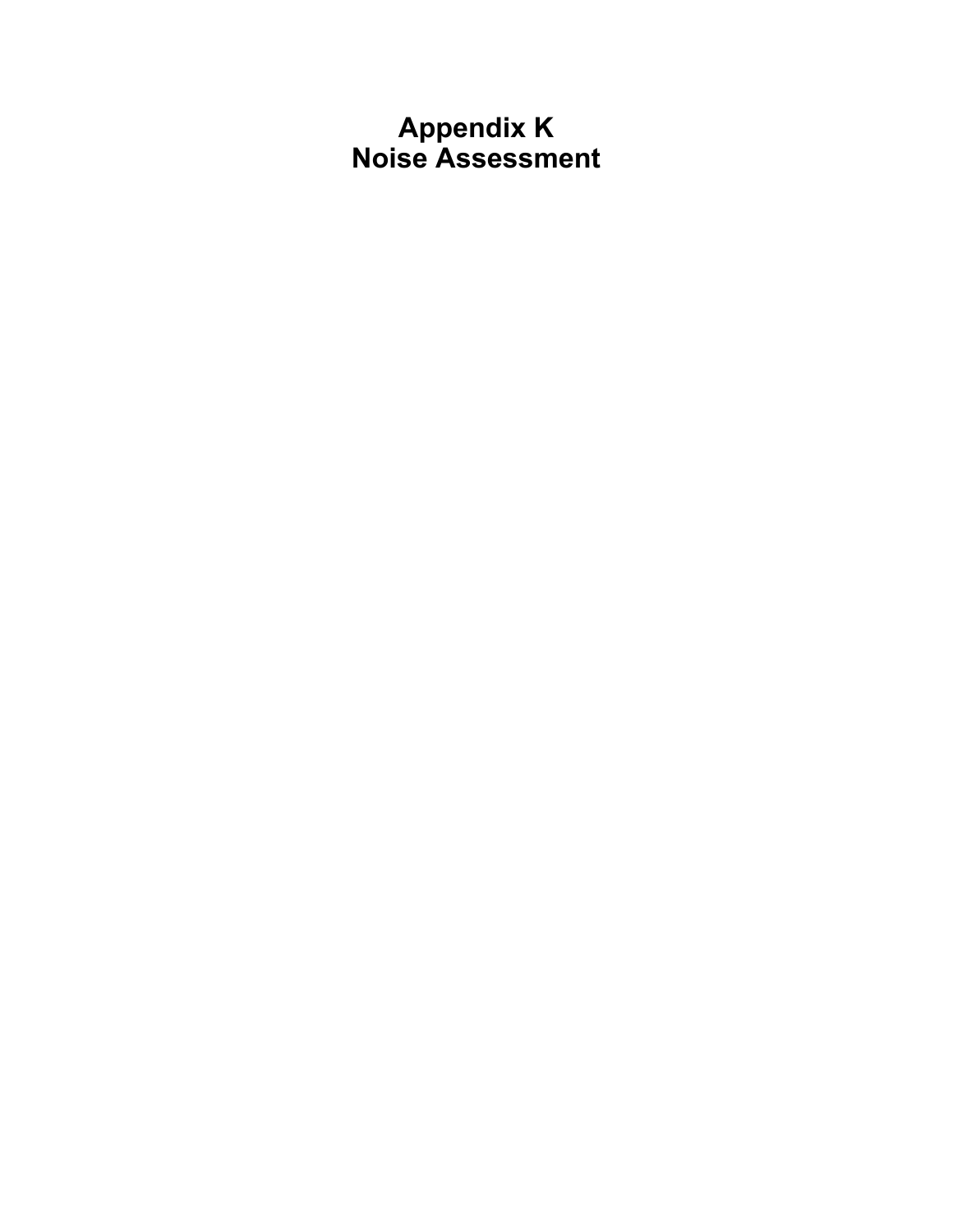

**42428 Chisolm Trail, Murrieta CA 92562 phone 760-473-1253 www.ldnconsulting.net fax 760-689-4943**

December 1, 2020

A0702 Morgan Hill L.P. Attn: Mark Irving Urban Housing Communities 2000 E. Fourth Street #205 Santa Ana, CA 92705

## **SUBJECT: Royal Oak Village Residential Development Noise Assessment in the City of Morgan Hill CA**

Ldn Consulting is pleased to submit the following noise impact analysis for the proposed Royal Oak Village Residential Development in Morgan Hill CA. The purpose of the survey is to determine the estimated exterior and interior noise levels within the residential structures of proposed buildings and residential units of the proposed residential project in Morgan Hill, CA. This analysis will recommend mitigation measures for compliance with the California Code of Regulations Title 24 and the City of Morgan Hill guidelines and requirements for interior noise.

## **PROJECT LOCATION/DESCRIPTION**

The proposed project is located within the City of Morgan Hill, CA. More specifically, the project is located along Watsonville Road, southwest of Highway 101 and Monterey Road. Access to the project site is from Watsonville Road.

The proposed project consists of a new three-story residential building comprised of 140 attached multi-family condominium homes across 9 condominium buildings. The project vicinity can be seen in Figure 1 and the project site configuration is provided in Figure 2.

## **ACOUSTICAL FUNDAMENTALS**

Noise is defined as unwanted or annoying sound which interferes with or disrupts normal activities. Exposure to high noise levels has been demonstrated to cause hearing loss. The individual human response to environmental noise is based on the sensitivity of that individual, the type of noise that occurs and when the noise occurs.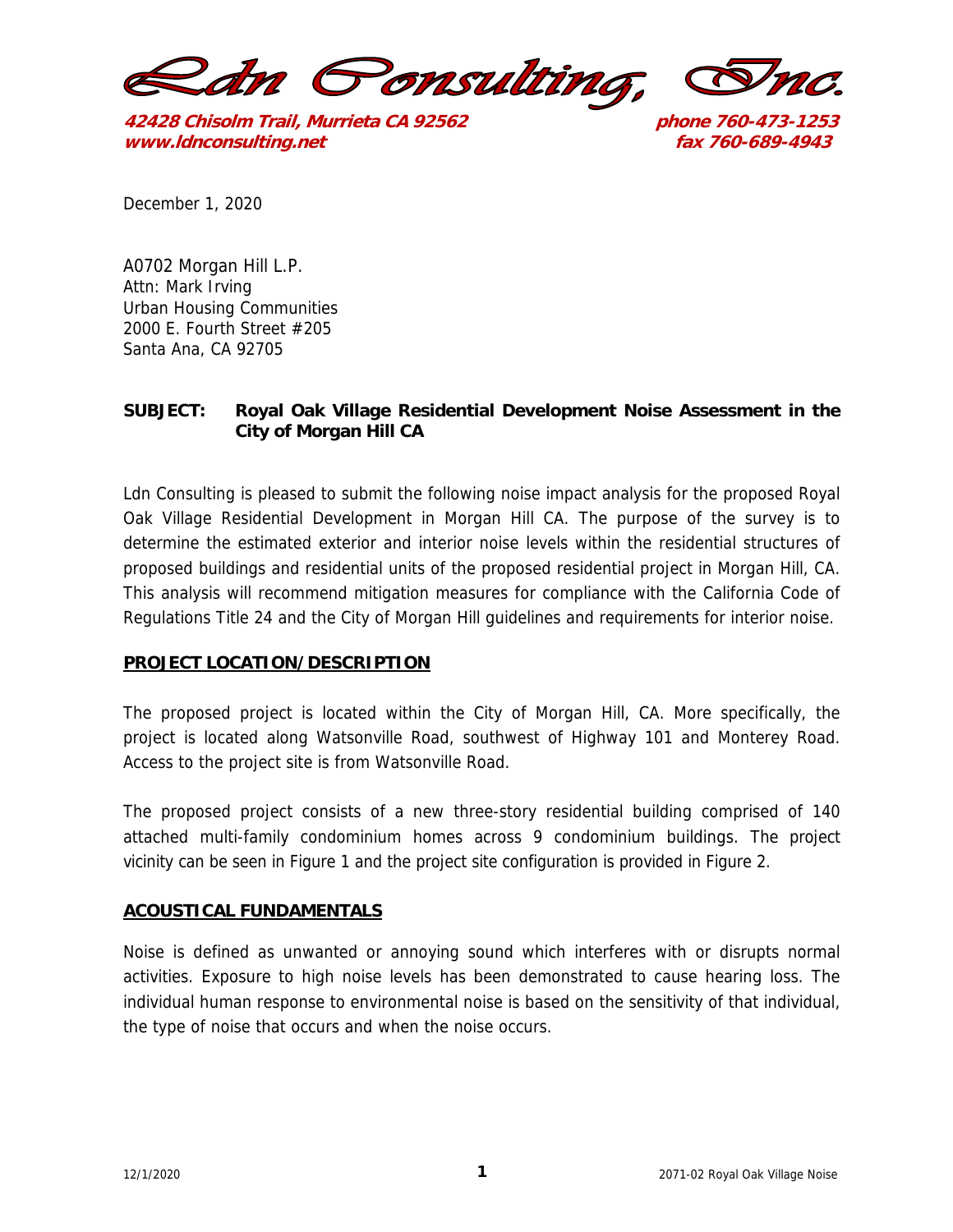<u> *Ldn Gonsulting*, Inc.</u> **42428 Chisolm Trail, Murrieta CA 92562 phone 760-473-1253 Fax 760-689-4943**



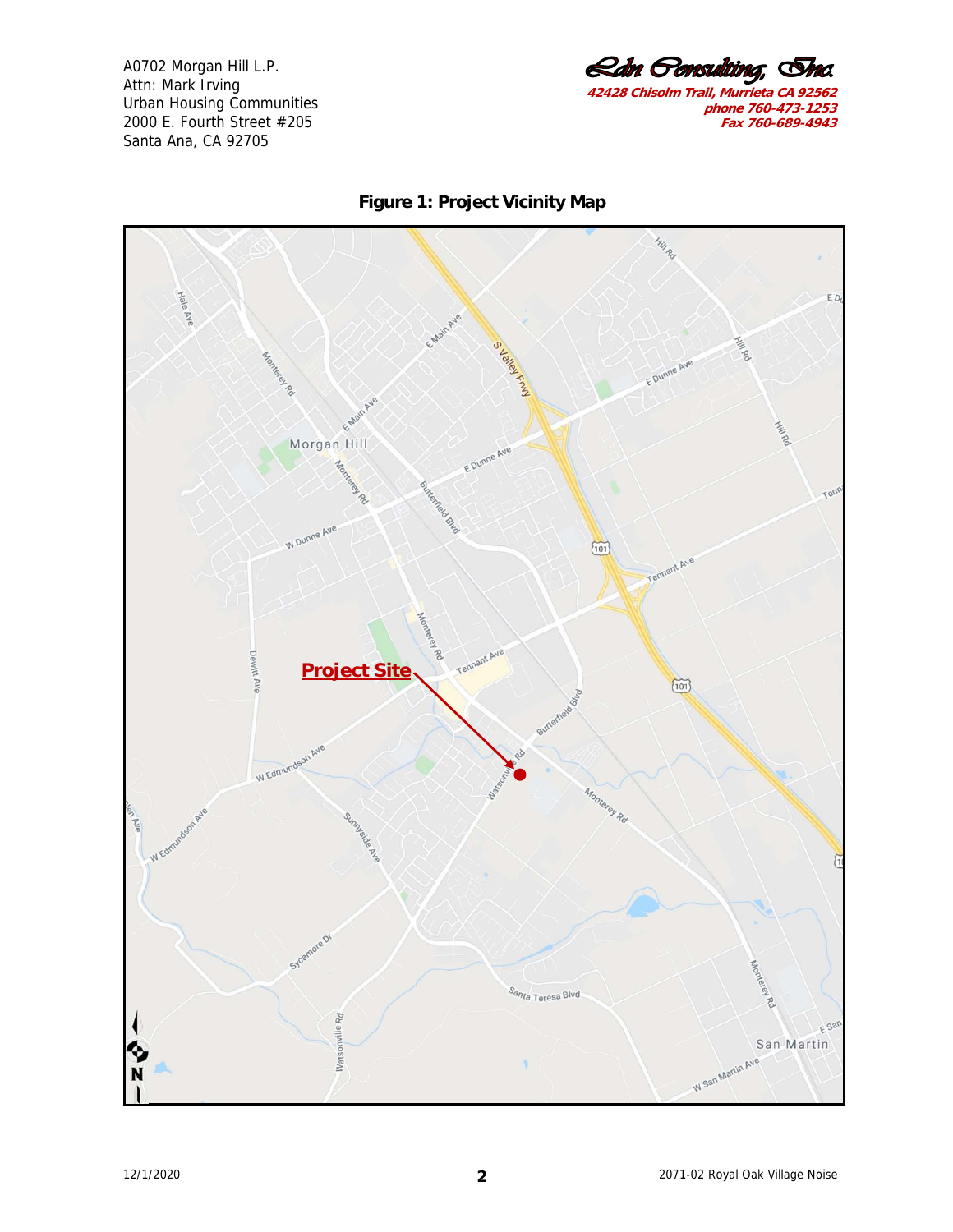Rán Gonsulting, Inc. **42428 Chisolm Trail, Murrieta CA 92562** 

**phone 760-473-1253 Fax 760-689-4943**



**Figure 2: Project Site Plan**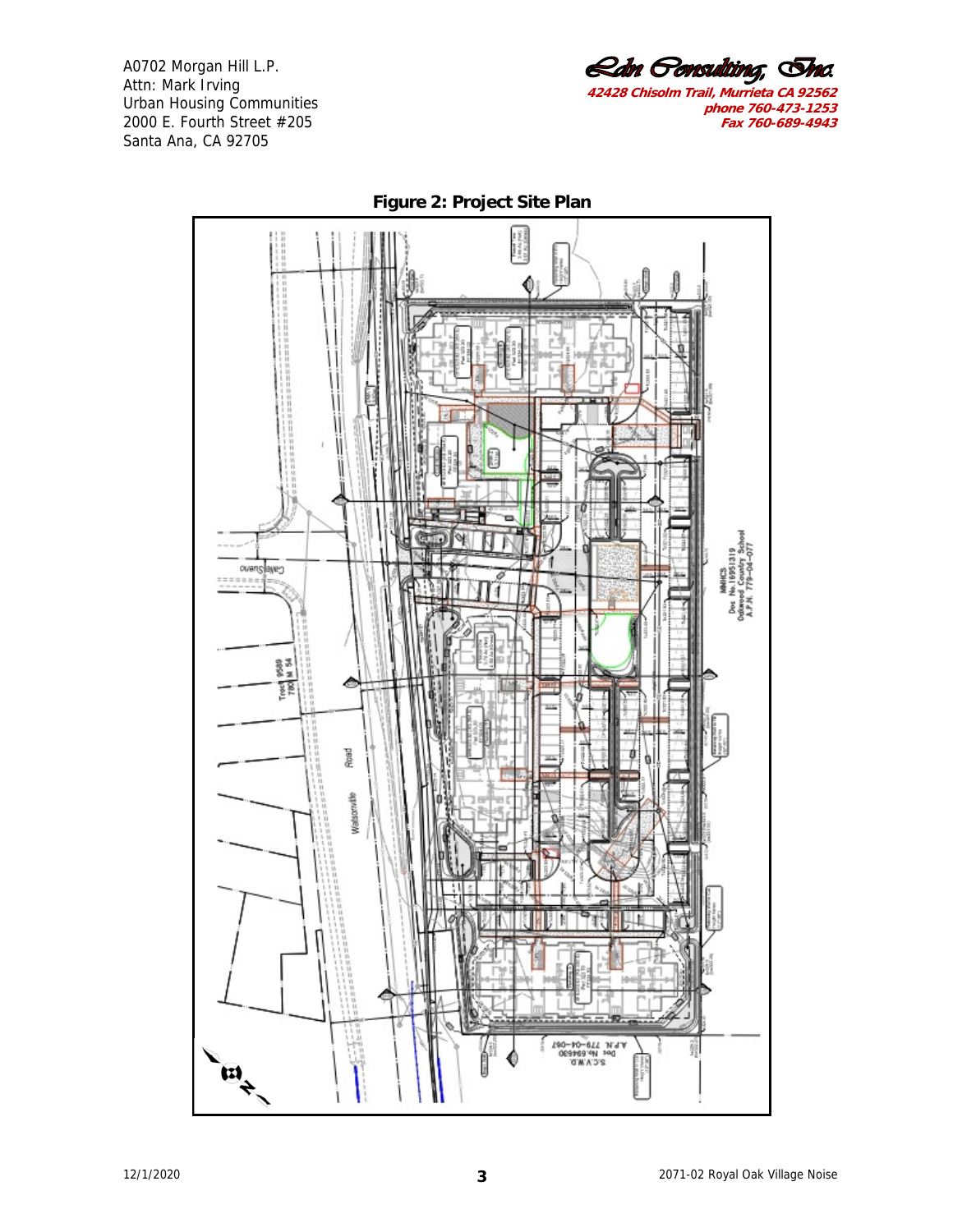

Sound is measured on a logarithmic scale consisting of sound pressure levels known as a decibel (dB). The sounds heard by humans typically do not consist of a single frequency but of a broadband of frequencies having different sound pressure levels. The method for evaluating all the frequencies of the sound is to apply an A-weighting to reflect how the human ear responds to the different sound levels at different frequencies. The A-weighted sound level adequately describes the instantaneous noise whereas the equivalent sound level depicted as Leq represents a steady sound level containing the same total acoustical energy as the actual fluctuating sound level over a given time interval.

Mobile noise levels radiant in an almost oblique fashion from the source and drop off at a rate of 3 dBA for each doubling of distance under hard site conditions and at a rate of 4.5 dBA for soft site conditions. Hard site conditions consist of concrete, asphalt and hard pack dirt while soft site conditions exist in areas having slight grade changes, landscaped areas and vegetation.

The Day-Night Noise Level (Ldn) is the 24-hour A-weighted average for sound, with corrections for nighttime hours. The corrections require an addition of 10 decibels to sound levels at nighttime hours between 10 p.m. and 7 a.m. These additions are made to account for the increased sensitivity during the evening and nighttime hours when sound appears louder. Ldn values do not represent the actual sound level heard at any particular time, but rather represents the total sound exposure.

Additionally, Sound Transmission Class (or STC) is an integer rating of how well airborne sound is attenuated by a building partition. STC is widely used to rate interior partitions, ceilings/floors, doors, windows and exterior wall configurations (see ASTM International Classification E413 and E90). The STC number is derived from tested sound attenuation values found at the 1/3 octave band frequencies. These transmission-loss (TL) values are then plotted and compared to a standard reference contour. Acoustical engineers fit these values to the appropriate TL Curve to determine a single STC value found at 500 Hertz. STC is roughly the decibel reduction in noise a partition can provide, abbreviated 'dB'. If an 85 dB sound on one side of a wall is reduced to 50 dB on the other side, that partition is said to have an STC of 35. This number does not apply across the range of frequencies because the STC value is derived from a curve-fit from the tested 1/3 octave band frequencies. Any partition will have less TL at lower frequencies. For example, a wall with an STC of 35 may provide over 40 dB of attenuation at 3000 Hz but only 20 dB of attenuation at 125 Hz.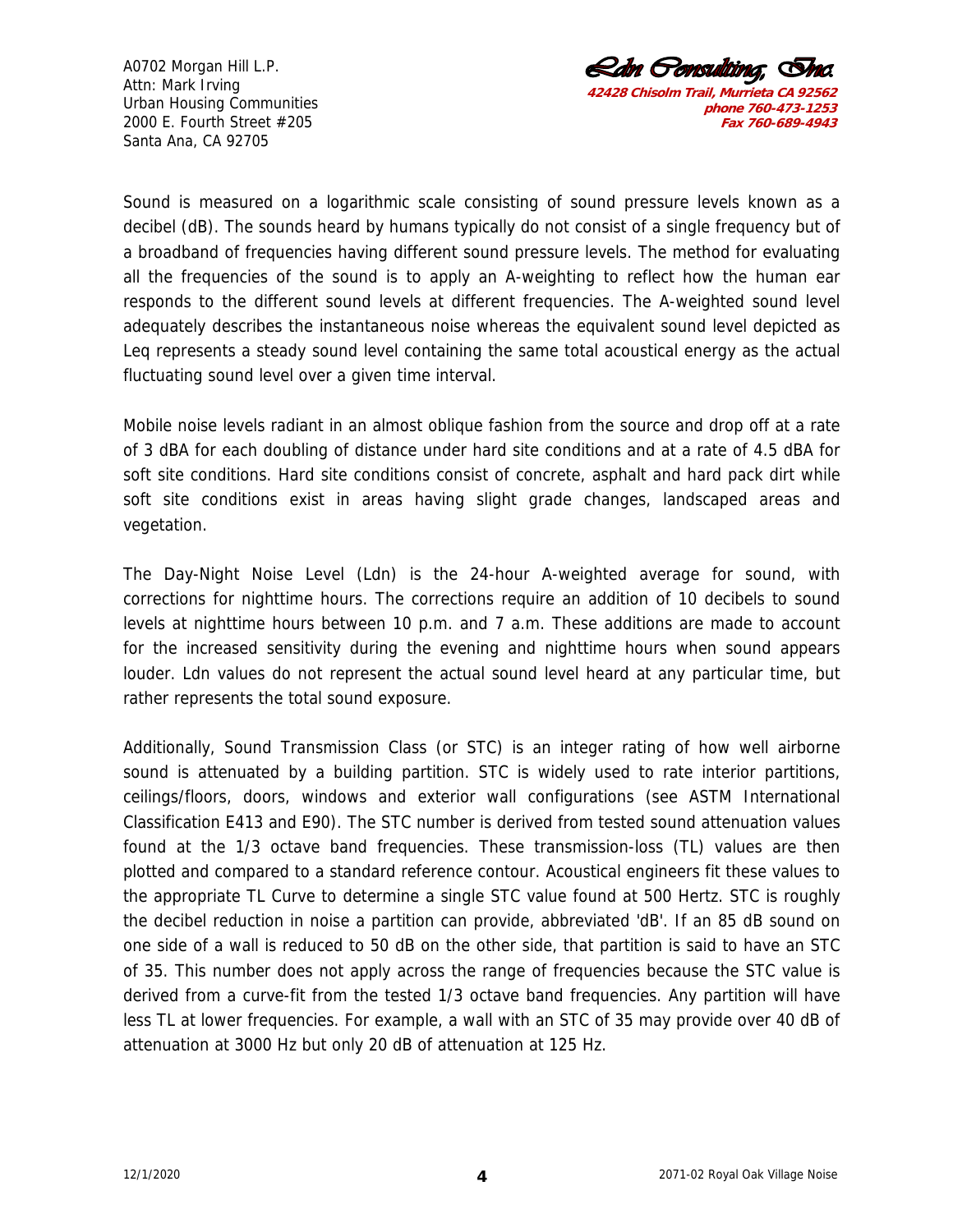*Ldn Gonsulting, In* **42428 Chisolm Trail, Murrieta CA 92562** 

**phone 760-473-1253 Fax 760-689-4943**

### **NOISE STANDARDS**

#### **City of Morgan Hill Noise Standards**

The City of Morgan Hill has established guidelines for acceptable community noise levels in the Noise Element of the General Plan. For noise sensitive multi-family developments, the City Noise Element requires an exterior noise level of less than 65 dBA LDN for outdoor usable areas. The City of Morgan Hill has adopted interior noise standards as part of the General Plan Noise Element for assessing the compatibility of land uses with transportation related noise impacts. The City General Plan requires that interior noise levels within new residential units not exceed 45 dBA Ldn. Interior noise levels in new residential development exposed to an exterior Ldn 60 dBA or greater should also be limited to a maximum instantaneous noise level (e.g., trucks on busy streets, train warning whistles) in bedrooms of 50 dBA, and 55 dBA in all other habitable rooms.

#### **ANALYSIS PROCEDURES**

#### **Exterior Noise Levels**

The primary sources of noise to the project site will be vehicular noise from adjacent Watsonville Road and nearby Monterey Street that could impact the site. Based on the future traffic projections along the roadways, a future 2035 noise level of 71.5 dBA Ldn at 50 feet from the centerline is anticipated along Watsonville Road and 75.1 dBA Ldn at 50 feet from the centerline is anticipated along Monterey Street (Source: City of Morgan Hill General Plan 2035 Update Noise Section, 2017). The proposed building facades are located at least 75 feet from the centerline of Watsonville Road and the increased distance would lower the noise levels approximately 2 decibels to 69.6 dBA Ldn at the building facades. The proposed buildings are located over 620 feet from the centerline of Monterey Street and the increased distance lowers the noise levels below 65 dBA Ldn from Monterey Street. Predicted exterior instantaneous noise levels along the building facades of the residential dwellings could reach levels of almost 85 dBA Lmax adjacent to Watsonville Road and could be almost 80 dBA Lmax for the units facing Monterey Street.

As a design feature, noise barriers in the form of 4-foot barriers at the patios and balconies/decks of the units along Watsonville Road were found to comply with the City of Morgan Hill Noise standards of 65 dBA CNEL at the multi-family residences. The barriers must be constructed of a non-gapping material (i.e., masonry, stucco, ¼ inch thick glass or Plexiglas). The general locations of proposed noise barriers of the ground floor patios and balconies/decks are provided in Figure 3.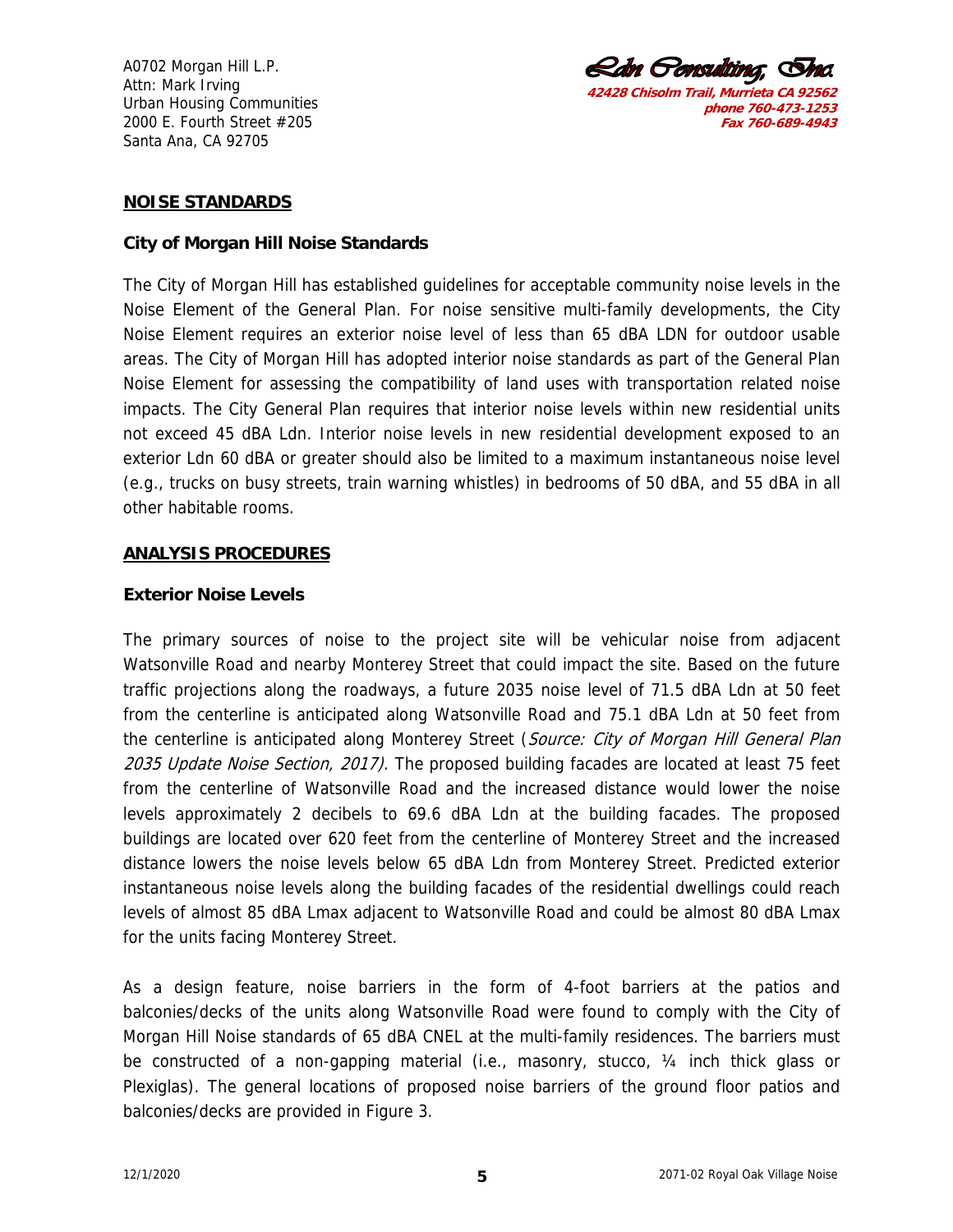Rán Gonsulting, Inc. **42428 Chisolm Trail, Murrieta CA 92562** 

**phone 760-473-1253 Fax 760-689-4943**



**Figure 3: Proposed Noise Barriers**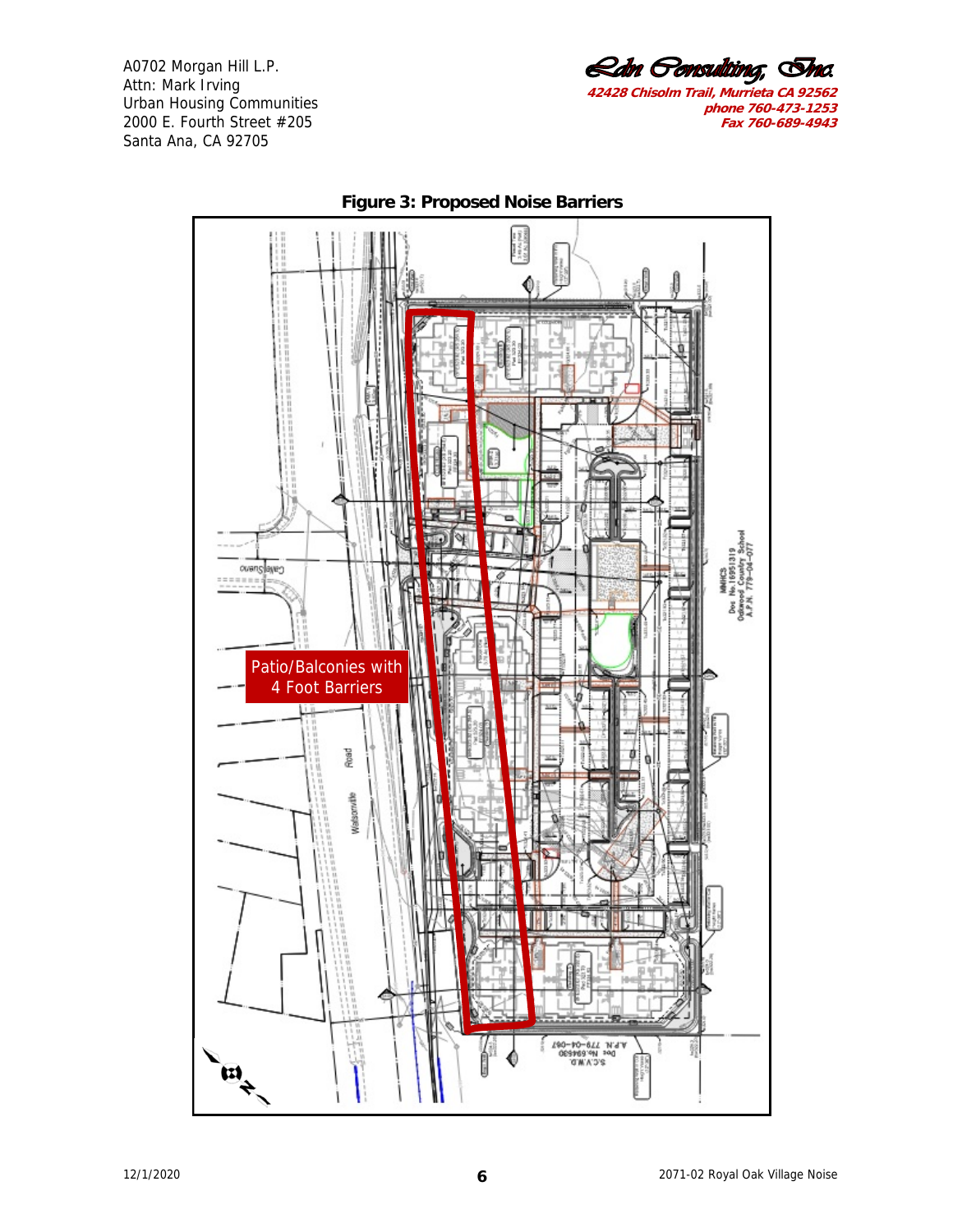<u> *Rdn Gonsulting*, Ema</u> **42428 Chisolm Trail, Murrieta CA 92562 phone 760-473-1253 Fax 760-689-4943**

#### **Interior Noise Levels**

The methodology used to determine the resultant interior noise levels is based upon the exterior noise level minus the sound transmission loss as identified in the American Society of Testing and Materials (ASTM) guidelines: E413 &E90. Standard building construction will provide a noise reduction of approximately 12-15 dBA with a windows open conditions and minimum 20 dBA noise reduction with the windows closed. The exterior noise levels at the proposed structures calculated in terms of dBA are converted to the six-octave band sound pressure levels between: 125 Hertz - 4000 Hertz.

Acoustical modeling of the proposed project dwelling units was performed in accordance with the above guidelines and included combining the transmission loss for each of the building components that will reduce the interior noise levels. Building components typically include the windows, exterior doors, and exterior walls. The total noise reduction is dependent upon the transmission loss of each building component, their subsequent surface area, quality of the building/construction materials, a building façade and angle correction.

The interior noise level is also dependent on the acoustical energy absorbed within the room based upon the Noise Reduction Coefficients (NRC). NRC is a scalar representation of the amount of sound energy absorbed upon striking a particular surface and the arithmetic value average of sound absorption coefficients indicating a material's ability to absorb sound. The absorption coefficients for individual surface areas such as carpet, drywall and furnishings are used to calculate the interior room effects. The calculated building noise reduction includes both the room absorption characteristics and the transmission loss from the exterior assembly.

The interior noise reduction calculations were performed using Ldn Consulting's interior noise model. The model converts the exterior sound level to octave band frequencies and accounts for the transmission loss, correction factors and room absorption. The floor plans used for this analysis were provided by KTGY, 2020. The following construction details were utilized for each of the building assemblies to determine the noise reduction characteristics:

Exterior walls and roof assemblies typically have a Sound Transmission Class (STC) rating of 46 or better. Exterior walls with this rating consist of 2"x 4" studs or larger, spaced 16" o.c. with minimum R-13 insulation and an exterior surface of hardiplank or stucco. Interior wall and ceiling surfaces shall be at least 1/2" thick gypsum or plaster. Roof assemblies should have a minimum of ½" sheathing, R-19 insulation and sealed to prevent noise leaks. Exterior entry doors should be of solid core construction. Glass assemblies should be dual-paned and have sealant applied around the exterior edges. The window assemblies are generally the weakest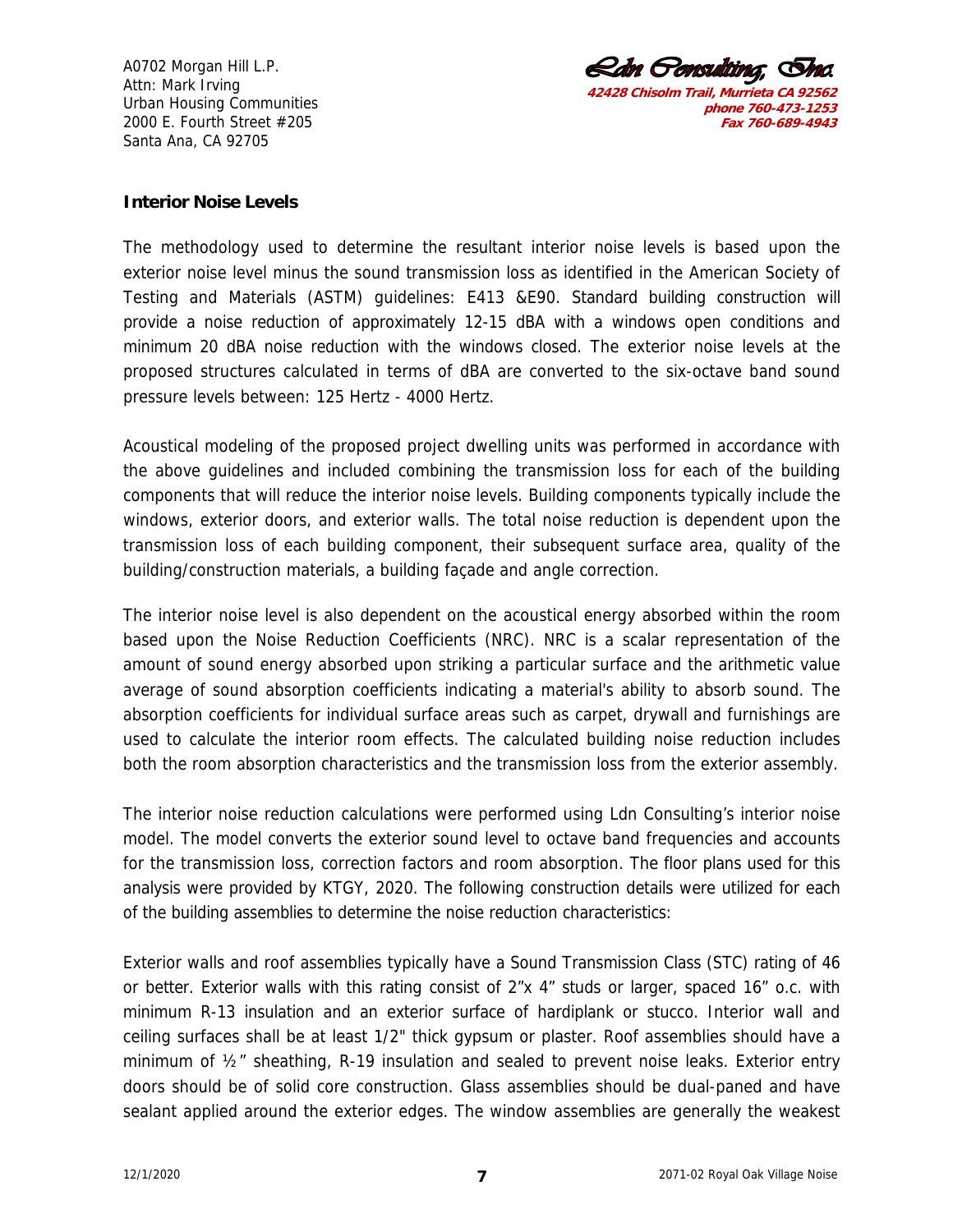

noise reducing component but are the most convenient and cost-effective elements to change if additional attenuation is needed. The STC ratings for the glass assemblies was calculated in the interior noise model and provided in the findings below.

A worst-case future projected building façade noise level of 70 dBA Ldn and the predicted exterior instantaneous noise levels of the residential dwellings could reach levels of 85 dBA Lmax was utilized for all floor areas for the unit along Watsonville Road.

Basic calculations show that a windows open condition will only reduce the interior noise levels 12-15 dBA Ldn and not provide adequate interior noise mitigation. To meet the 45 dBA Ldn interior noise standard and the maximum instantaneous noise level (e.g., trucks on busy streets, train warning whistles) in bedrooms of 50 dBA, and 55 dBA in all other habitable rooms, an interior noise level reduction of 25-35 dBA Ldn is needed for the proposed project. Therefore, a closed window and door condition is required to reduce interior noise levels to comply with CCR Title 24 and City of Morgan Hill requirements. The windows/doors closed condition does not require the windows or doors to be non-operable but does requires that mechanical ventilation be installed in those units identified in Figure 3 above to move air within the structure.

Modeling was conducted for each unit type and floor plan based upon the worst-case exterior noise levels, as identified above, to determine the required STC rating for the windows. The required noise reductions needed for all units having line of sight to the roadways in each building and the windows minimum STC Rating to meet the City's standards. The interior modeled results are provided as an attachment to this report.

To achieve the maximum instantaneous noise level in bedrooms of 50 dBA, and 55 dBA in all other habitable rooms, a minimum STC rating of 35 is needed for the units and assemblies adjacent to Watsonville Road as can be seen in Table 1. The units facing towards Monterey Road are predicted to have noise levels five decibels lower due to the distance separation and would need a minimum STC rating of 30. Use of higher STC-rated windows should be included where practical.

The necessary Sound Transmission Class (STC) ratings and transmission losses for the assemblies are also provided in Table 1, as a footnote, to reduce the interior noise levels at or below the 45 dBA Ldn standard. The minimum STC rating of 35 is needed for the glass assemblies for all units adjacent to Watsonville Road to achieve the 45 dBA Ldn and an STC of 30 is need for the units facing towards Monterey Road.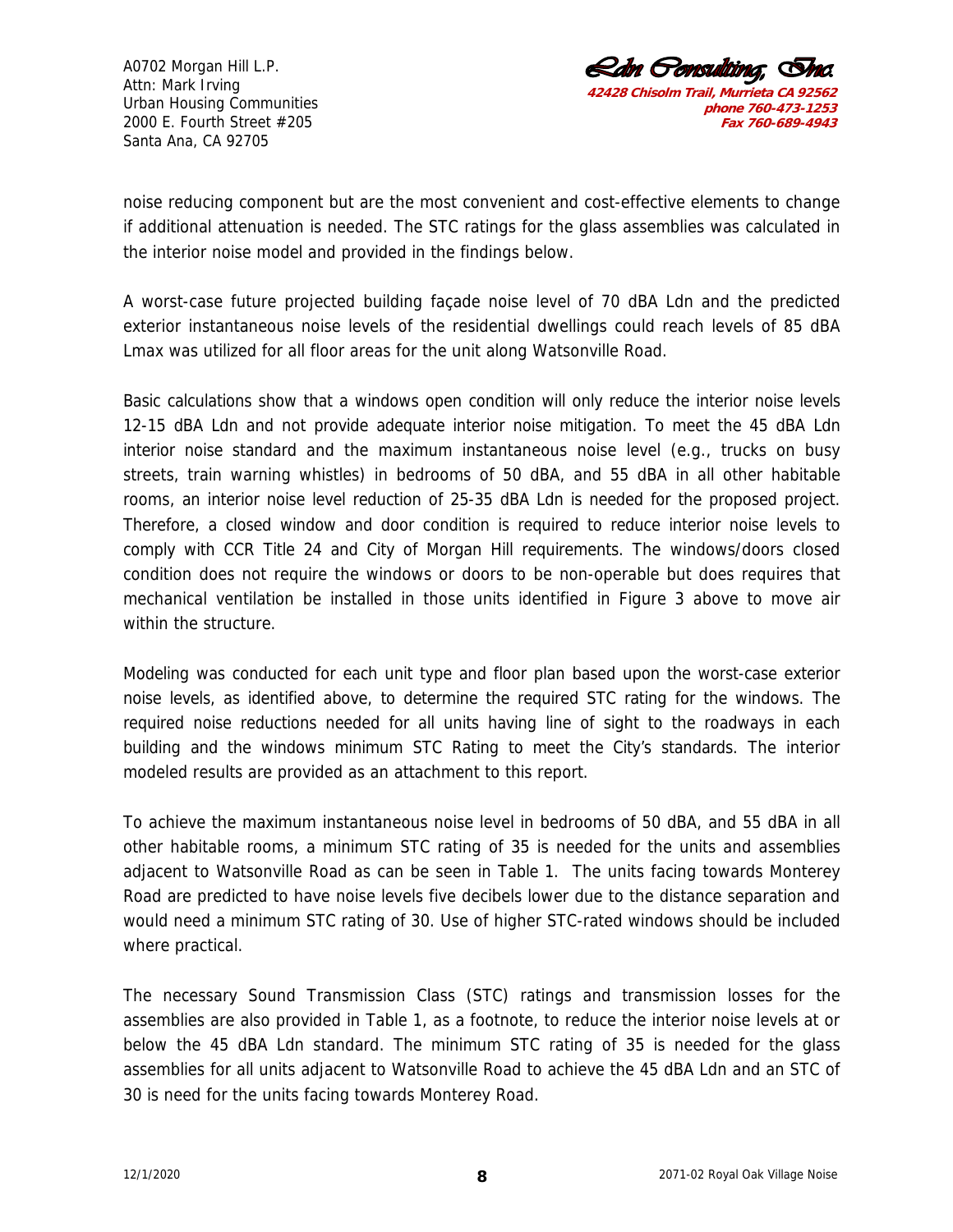*Rdn Oonsultina.* **42428 Chisolm Trail, Murrieta CA 92562 phone 760-473-1253 Fax 760-689-4943**

|                                                                                                                                                                                                                                                                                                                                                                          |                |     | <b>Threshold</b> |                    | <b>Interior Noise Level</b> |             |  |  |  |  |
|--------------------------------------------------------------------------------------------------------------------------------------------------------------------------------------------------------------------------------------------------------------------------------------------------------------------------------------------------------------------------|----------------|-----|------------------|--------------------|-----------------------------|-------------|--|--|--|--|
| <b>Units</b>                                                                                                                                                                                                                                                                                                                                                             | <b>Room</b>    | Ldn | <b>Lmax</b>      | <b>STC Rating1</b> | Ldn                         | <b>Lmax</b> |  |  |  |  |
| Adjacent to<br>Watsonville Road                                                                                                                                                                                                                                                                                                                                          | Living         | 45  | 55               | 35                 | 38                          | 53          |  |  |  |  |
|                                                                                                                                                                                                                                                                                                                                                                          | <b>Bedroom</b> | 45  | 50               | 35                 | 35                          | 50          |  |  |  |  |
| <b>Facing Monterey Road</b>                                                                                                                                                                                                                                                                                                                                              | Living         | 45  | 55               | 30                 | 38                          | 53          |  |  |  |  |
|                                                                                                                                                                                                                                                                                                                                                                          | <b>Bedroom</b> | 45  | 50               | 30                 | 35                          | 50          |  |  |  |  |
| <sup>1</sup> STC 35 needed to achieve the Lmax interior noise level threshold along Watsonville Road and an STC of 30 units facing<br>towards Monterey Road. Higher STC ratings shown are to reduce Lmax noise levels to 50 dBA and 55 dBA in the bedrooms<br>and living rooms, respectively and the use of higher STC-rated windows should be included where practical. |                |     |                  |                    |                             |             |  |  |  |  |

## **Table 1: Sound Transmission Class Ratings**

## **FINDINGS**

As a design feature, noise barriers in the form of 4-foot high barriers at the patios and balconies/decks of the units along Watsonville Road were found to comply with the City of Morgan Hill Noise standards of 65 dBA CNEL at the multi-family residences. The barriers must be constructed of a non-gapping material (i.e., masonry, stucco, ¼ inch thick glass or Plexiglas) or a combination of these materials.

All glass assemblies should be dual-paned and have sealant applied around the exterior edges having an STC 35 rating along Watsonville Road and STC 30 for units facing Monterey Road to reduce the maximum noise levels. No impacts are anticipated with the incorporation of the reduction measures. If you have any questions, please do not hesitate to contact me directly at (760) 473-1253 or at jlouden@ldnconsulting.net.

Sincerely,

**Ldn Consulting, Inc.** 

Jeremy Louden, Principal

**Attachments:** Interior Noise Model Calculations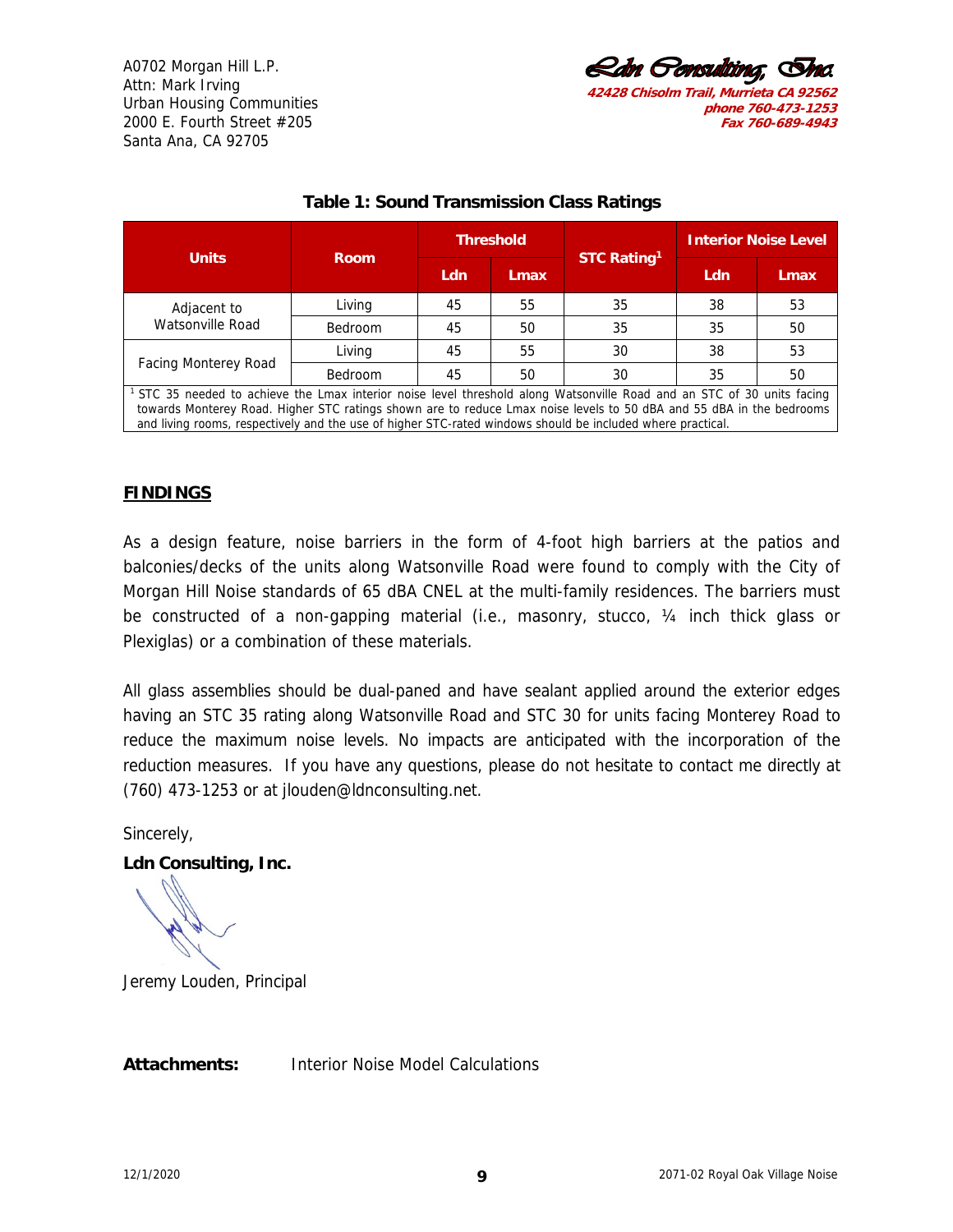|                                                                              |                                                           |      | <b>INTERIOR NOISE CALCULATIONS</b> |         |                   |                                |                 |             |                      |
|------------------------------------------------------------------------------|-----------------------------------------------------------|------|------------------------------------|---------|-------------------|--------------------------------|-----------------|-------------|----------------------|
| Project Name:                                                                | Crossings at Watsonville                                  |      |                                    |         |                   |                                |                 |             | Ldn Consulting, Inc. |
| <b>Building</b>                                                              | All                                                       |      |                                    |         |                   |                                |                 |             |                      |
| <b>Floor Level</b>                                                           | All<br>Date:                                              |      |                                    |         |                   |                                |                 |             |                      |
| Arch Plan or Unit(s): 1                                                      |                                                           |      |                                    |         |                   |                                |                 |             |                      |
| Room Type:                                                                   | Living/Dining                                             |      |                                    |         |                   |                                |                 | Project #   | $20 - 71$            |
| <b>Exterior Noise Levels</b>                                                 |                                                           |      |                                    |         |                   |                                |                 |             |                      |
|                                                                              |                                                           |      |                                    |         |                   |                                | Frequency (Hz.) |             |                      |
|                                                                              |                                                           |      | dBA Ldn                            | 125     | 250               | 500                            | 1000            | <i>2000</i> | 4000                 |
| Exterior Noise Level (Traffic Spectrum)                                      |                                                           |      | 70.0                               | 56.0    | 60.7              | 63.5                           | 65.8            | 62.7        | 57.0                 |
| Correction for Angle and Façade                                              |                                                           |      | 3                                  | 59.0    | 63.7              | 66.5                           | 68.8            | 65.7        | 60.0                 |
| Adjusted Building Façade Levels                                              |                                                           |      | 73.0                               | 62.0    | 66.7              | 69.5                           | 71.8            | 68.7        | 63.0                 |
| <b>Transmission Loss (TL)</b>                                                |                                                           |      |                                    |         |                   |                                |                 |             |                      |
|                                                                              |                                                           |      |                                    |         |                   | Transmission Loss (dB)         |                 |             |                      |
| <b>Exterior</b>                                                              |                                                           |      |                                    |         |                   |                                | Frequency (Hz.) |             |                      |
| Assembly                                                                     | <b>Source</b>                                             | Area | <b>STC</b>                         | 125     | 250               | 500                            | 1000            | 2000        | 4000                 |
| Siding                                                                       | Hardiplank                                                | 153  | 46                                 | 27      | 42                | 44                             | 46              | 49          | 54                   |
| <b>Windows</b>                                                               | <b>Starline</b>                                           | 25   | 35                                 | 25      | 23                | 32                             | 39              | 39          | 37                   |
| <b>Glass Doors</b>                                                           | Starline                                                  | 24   | 35                                 | 24      | 23                | 34                             | 37              | 40          | 39                   |
| <b>Room Absorption (RA)</b>                                                  |                                                           |      |                                    |         |                   |                                |                 |             |                      |
|                                                                              |                                                           |      |                                    |         |                   | <b>Absorption Coefficients</b> |                 |             |                      |
| <b>Interior</b>                                                              |                                                           |      |                                    |         |                   |                                | Frequency (Hz.) |             |                      |
| <b>Characteristics</b>                                                       | <b>Source</b>                                             |      | <b>NRC</b>                         | 125     | 250               | 500                            | 1000            | 2000        | 4000                 |
| Carpet                                                                       | Army TM 5-805-4                                           |      | 0.28                               | 0.15    | 0.17              | 0.12                           | 0.32            | 0.52        | 0.30                 |
| Furnishings                                                                  | Army TM 5-805-4                                           |      | 0.45                               | 0.32    | 0.29              | 0.42                           | 0.58            | 0.60        | 0.48                 |
| Drywall                                                                      | Netwell                                                   |      | 0.07                               | 0.09    | 0.08              | 0.05                           | 0.03            | 0.06        | 0.09                 |
|                                                                              | Overall Absorption Factor (Furnished Room)                |      | 0.8                                | 0.56    | 0.54              | 0.59                           | 0.93            | 1.18        | 0.87                 |
| <b>Noise Reduction</b>                                                       |                                                           |      |                                    |         |                   |                                |                 |             |                      |
|                                                                              |                                                           |      |                                    | 125     | <i><b>250</b></i> | 500                            | 1000            | <i>2000</i> | 4000                 |
|                                                                              | Noise Reduction from Absorption based upon Floor Area     |      |                                    | $-23.8$ | $-23.8$           | $-23.8$                        | $-23.8$         | $-23.8$     | $-23.8$              |
|                                                                              | Noise Level Increase for Defects and Exposed Surface Area |      |                                    | 17.0    | 17.0              | 17.0                           | 17.0            | 17.0        | 17.0                 |
| Overall Reduction from Tranmission Loss + Room Absorption - Surface Exposure |                                                           |      |                                    |         |                   |                                |                 | 32.1        |                      |
| Building Façade Noise Level (dBA Ldn)                                        |                                                           |      |                                    |         |                   |                                |                 |             | 70.0                 |
|                                                                              | <b>Resultant Interior Noise Level (dBA Ldn)</b>           |      |                                    |         |                   |                                |                 |             | 38                   |
| <b>Resultant Interior Noise Level (dBA Lmax)</b>                             |                                                           |      |                                    |         |                   |                                |                 | 53          |                      |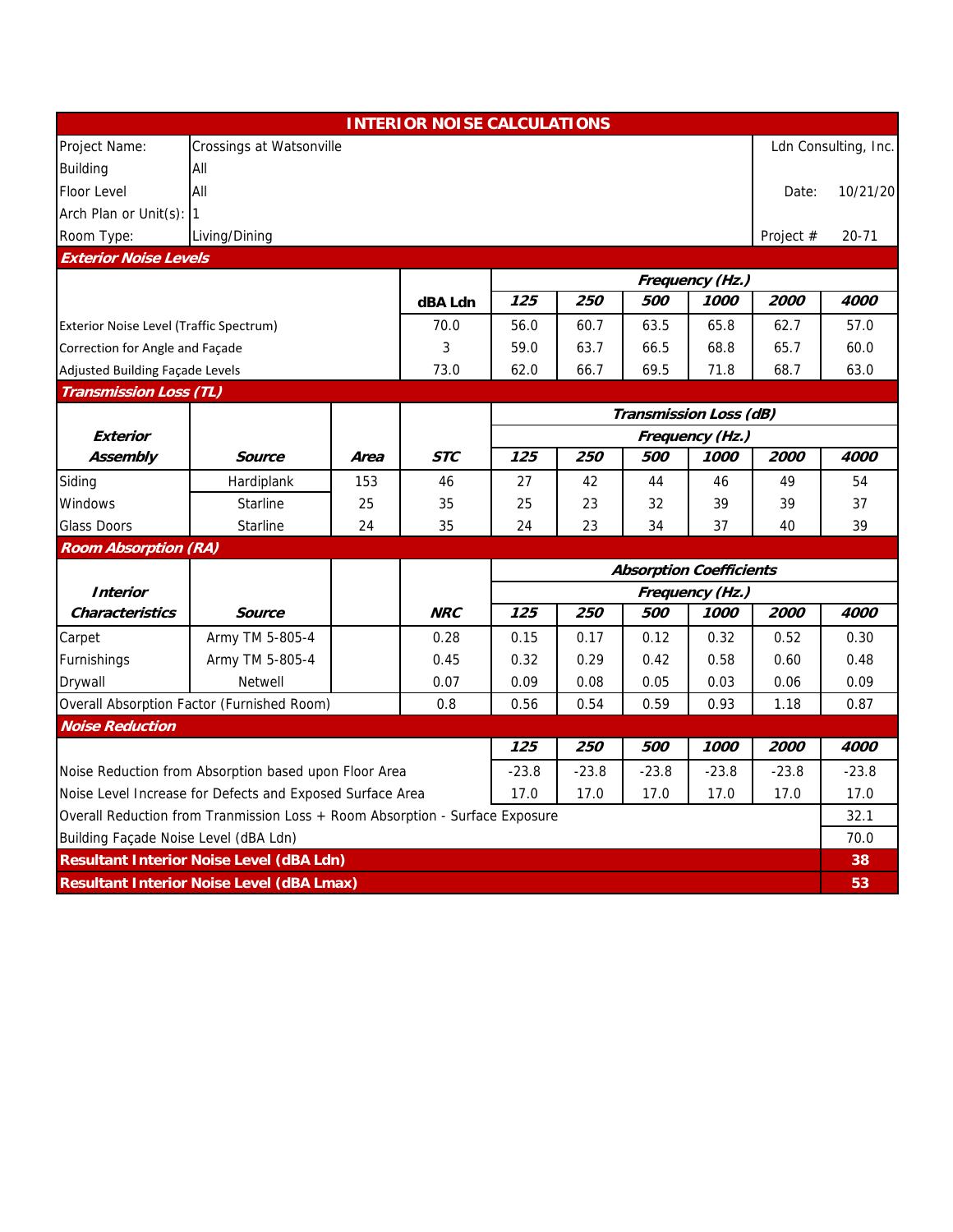|                                                                              |                                                           |       | <b>INTERIOR NOISE CALCULATIONS</b> |         |         |                                |                 |             |                      |  |  |
|------------------------------------------------------------------------------|-----------------------------------------------------------|-------|------------------------------------|---------|---------|--------------------------------|-----------------|-------------|----------------------|--|--|
| Project Name:                                                                | Crossings at Watsonville                                  |       |                                    |         |         |                                |                 |             | Ldn Consulting, Inc. |  |  |
| <b>Building</b>                                                              | All                                                       |       |                                    |         |         |                                |                 |             |                      |  |  |
| Floor Level                                                                  | All                                                       | Date: |                                    |         |         |                                |                 |             |                      |  |  |
| Arch Plan or Unit(s): 1                                                      |                                                           |       |                                    |         |         |                                |                 |             |                      |  |  |
| Room Type:                                                                   | Bedroom                                                   |       |                                    |         |         |                                |                 | Project #   | $20 - 71$            |  |  |
| <b>Exterior Noise Levels</b>                                                 |                                                           |       |                                    |         |         |                                |                 |             |                      |  |  |
|                                                                              |                                                           |       |                                    |         |         |                                | Frequency (Hz.) |             |                      |  |  |
|                                                                              |                                                           |       | dBA Ldn                            | 125     | 250     | 500                            | 1000            | 2000        | 4000                 |  |  |
| Exterior Noise Level (Traffic Spectrum)                                      |                                                           |       | 70.0                               | 56.0    | 60.7    | 63.5                           | 65.8            | 62.7        | 57.0                 |  |  |
| Correction for Angle and Façade                                              |                                                           |       | 3.0                                | 59.0    | 63.7    | 66.5                           | 68.8            | 65.7        | 60.0                 |  |  |
| Adjusted Building Façade Levels                                              |                                                           |       | 73.0                               | 59.0    | 63.7    | 66.5                           | 68.8            | 65.7        | 60.0                 |  |  |
| <b>Transmission Loss (TL)</b>                                                |                                                           |       |                                    |         |         |                                |                 |             |                      |  |  |
|                                                                              |                                                           |       |                                    |         |         | Transmission Loss (dB)         |                 |             |                      |  |  |
| Exterior                                                                     |                                                           |       |                                    |         |         |                                | Frequency (Hz.) |             |                      |  |  |
| Assembly                                                                     | Source                                                    | Area  | <b>STC</b>                         | 125     | 250     | 500                            | 1000            | <i>2000</i> | 4000                 |  |  |
| Siding                                                                       | Hardiplank                                                | 72    | 46                                 | 27      | 42      | 44                             | 46              | 49          | 54                   |  |  |
| Windows                                                                      | <b>Starline</b>                                           | 25    | 35                                 | 25      | 23      | 32                             | 39              | 39          | 37                   |  |  |
| <b>Glass Doors</b>                                                           | Starline                                                  | 0     | 35                                 | 24      | 23      | 34                             | 37              | 40          | 39                   |  |  |
| <b>Room Absorption (RA)</b>                                                  |                                                           |       |                                    |         |         |                                |                 |             |                      |  |  |
|                                                                              |                                                           |       |                                    |         |         | <b>Absorption Coefficients</b> |                 |             |                      |  |  |
| <i><b>Interior</b></i>                                                       |                                                           |       |                                    |         |         |                                | Frequency (Hz.) |             |                      |  |  |
| <b>Characteristics</b>                                                       | <b>Source</b>                                             |       | <b>NRC</b>                         | 125     | 250     | 500                            | 1000            | 2000        | 4000                 |  |  |
| Carpet                                                                       | Army TM 5-805-4                                           |       | 0.28                               | 0.15    | 0.17    | 0.12                           | 0.32            | 0.52        | 0.30                 |  |  |
| Furnishings                                                                  | Army TM 5-805-4                                           |       | 0.45                               | 0.32    | 0.29    | 0.42                           | 0.58            | 0.60        | 0.48                 |  |  |
| Drywall                                                                      | <b>Netwell</b>                                            |       | 0.07                               | 0.09    | 0.08    | 0.05                           | 0.03            | 0.06        | 0.09                 |  |  |
|                                                                              | Overall Absorption Factor (Furnished Room)                |       | 0.8                                | 0.56    | 0.54    | 0.59                           | 0.93            | 1.18        | 0.87                 |  |  |
| <b>Noise Reduction</b>                                                       |                                                           |       |                                    |         |         |                                |                 |             |                      |  |  |
|                                                                              |                                                           |       |                                    | 125     | 250     | 500                            | 1000            | 2000        | 4000                 |  |  |
|                                                                              | Noise Reduction from Absorption based upon Floor Area     |       |                                    | $-21.0$ | $-21.0$ | $-21.0$                        | $-21.0$         | $-21.0$     | $-21.0$              |  |  |
|                                                                              | Noise Level Increase for Defects and Exposed Surface Area |       |                                    | 15.1    | 15.1    | 15.1                           | 15.1            | 15.1        | 15.1                 |  |  |
| Overall Reduction from Tranmission Loss + Room Absorption - Surface Exposure |                                                           |       |                                    |         |         |                                |                 | 35.1        |                      |  |  |
| Building Façade Noise Level (dBA Ldn)                                        |                                                           |       |                                    |         |         |                                |                 |             | 70.0                 |  |  |
|                                                                              | <b>Resultant Interior Noise Level (dBA Ldn)</b>           |       |                                    |         |         |                                |                 |             | 35                   |  |  |
|                                                                              | <b>Resultant Interior Noise Level (dBA Lmax)</b>          |       |                                    |         |         |                                |                 |             | 50                   |  |  |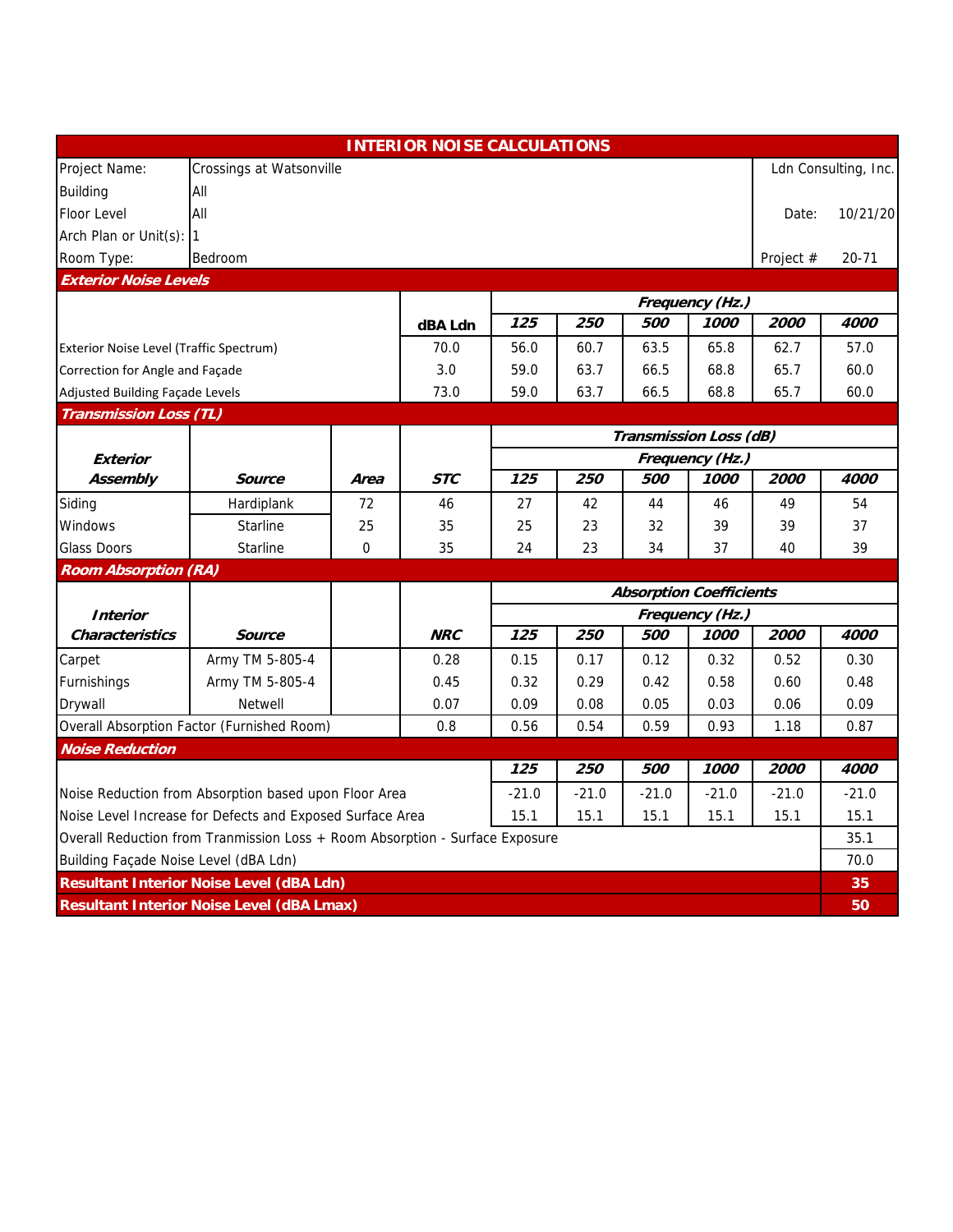|                                                                              |                                                           |       | <b>INTERIOR NOISE CALCULATIONS</b> |       |         |                                |                 |             |                      |  |
|------------------------------------------------------------------------------|-----------------------------------------------------------|-------|------------------------------------|-------|---------|--------------------------------|-----------------|-------------|----------------------|--|
| Project Name:                                                                | Crossings at Watsonville                                  |       |                                    |       |         |                                |                 |             | Ldn Consulting, Inc. |  |
| <b>Building</b>                                                              | All                                                       |       |                                    |       |         |                                |                 |             |                      |  |
| Floor Level                                                                  | All                                                       | Date: |                                    |       |         |                                |                 |             |                      |  |
| Arch Plan or Unit(s): 2                                                      |                                                           |       |                                    |       |         |                                |                 |             |                      |  |
| Room Type:                                                                   | Living/Dining                                             |       |                                    |       |         |                                |                 | Project #   | $20 - 71$            |  |
| <b>Exterior Noise Levels</b>                                                 |                                                           |       |                                    |       |         |                                |                 |             |                      |  |
|                                                                              |                                                           |       |                                    |       |         |                                | Frequency (Hz.) |             |                      |  |
|                                                                              |                                                           |       | dBA Ldn                            | 125   | 250     | <i><b>500</b></i>              | 1000            | 2000        | 4000                 |  |
| Exterior Noise Level (Traffic Spectrum)                                      |                                                           |       | 70.0                               | 56.0  | 60.7    | 63.5                           | 65.8            | 62.7        | 57.0                 |  |
| Correction for Angle and Façade                                              |                                                           |       | 3.0                                | 59.0  | 63.7    | 66.5                           | 68.8            | 65.7        | 60.0                 |  |
| Adjusted Building Façade Levels                                              |                                                           |       | 73.0                               | 62.0  | 66.7    | 69.5                           | 71.8            | 68.7        | 63.0                 |  |
| <b>Transmission Loss (TL)</b>                                                |                                                           |       |                                    |       |         |                                |                 |             |                      |  |
|                                                                              |                                                           |       |                                    |       |         | Transmission Loss (dB)         |                 |             |                      |  |
| Exterior                                                                     |                                                           |       |                                    |       |         |                                | Frequency (Hz.) |             |                      |  |
| Assembly                                                                     | Source                                                    | Area  | <b>STC</b>                         | 125   | 250     | 500                            | 1000            | <i>2000</i> | 4000                 |  |
| Siding                                                                       | Hardiplank                                                | 153   | 46                                 | 27    | 42      | 44                             | 46              | 49          | 54                   |  |
| Windows                                                                      | <b>Starline</b>                                           | 25    | 35                                 | 25    | 23      | 32                             | 39              | 39          | 37                   |  |
| <b>Glass Doors</b>                                                           | Starline                                                  | 24    | 35                                 | 24    | 23      | 34                             | 37              | 40          | 39                   |  |
| <b>Room Absorption (RA)</b>                                                  |                                                           |       |                                    |       |         |                                |                 |             |                      |  |
|                                                                              |                                                           |       |                                    |       |         | <b>Absorption Coefficients</b> |                 |             |                      |  |
| <b>Interior</b>                                                              |                                                           |       |                                    |       |         |                                | Frequency (Hz.) |             |                      |  |
| <b>Characteristics</b>                                                       | Source                                                    |       | <b>NRC</b>                         | 125   | 250     | <i><b>500</b></i>              | 1000            | <i>2000</i> | 4000                 |  |
| Carpet                                                                       | Army TM 5-805-4                                           |       | 0.28                               | 0.15  | 0.17    | 0.12                           | 0.32            | 0.52        | 0.30                 |  |
| Furnishings                                                                  | Army TM 5-805-4                                           |       | 0.45                               | 0.32  | 0.29    | 0.42                           | 0.58            | 0.60        | 0.48                 |  |
| Drywall                                                                      | Netwell                                                   |       | 0.07                               | 0.09  | 0.08    | 0.05                           | 0.03            | 0.06        | 0.09                 |  |
|                                                                              | Overall Absorption Factor (Furnished Room)                |       | 0.8                                | 0.56  | 0.54    | 0.59                           | 0.93            | 1.18        | 0.87                 |  |
| <b>Noise Reduction</b>                                                       |                                                           |       |                                    |       |         |                                |                 |             |                      |  |
|                                                                              |                                                           |       |                                    | 125   | 250     | 500                            | 1000            | 2000        | 4000                 |  |
|                                                                              | Noise Reduction from Absorption based upon Floor Area     |       |                                    | -23.9 | $-23.9$ | $-23.9$                        | $-23.9$         | $-23.9$     | $-23.9$              |  |
|                                                                              | Noise Level Increase for Defects and Exposed Surface Area |       |                                    | 17.0  | 17.0    | 17.0                           | 17.0            | 17.0        | 17.0                 |  |
| Overall Reduction from Tranmission Loss + Room Absorption - Surface Exposure |                                                           |       |                                    |       |         |                                |                 | 32.1        |                      |  |
| Building Façade Noise Level (dBA Ldn)                                        |                                                           |       |                                    |       |         |                                |                 |             | 70.0                 |  |
|                                                                              | <b>Resultant Interior Noise Level (dBA Ldn)</b>           |       |                                    |       |         |                                |                 |             | 38                   |  |
|                                                                              | <b>Resultant Interior Noise Level (dBA Lmax)</b>          |       |                                    |       |         |                                |                 |             | 53                   |  |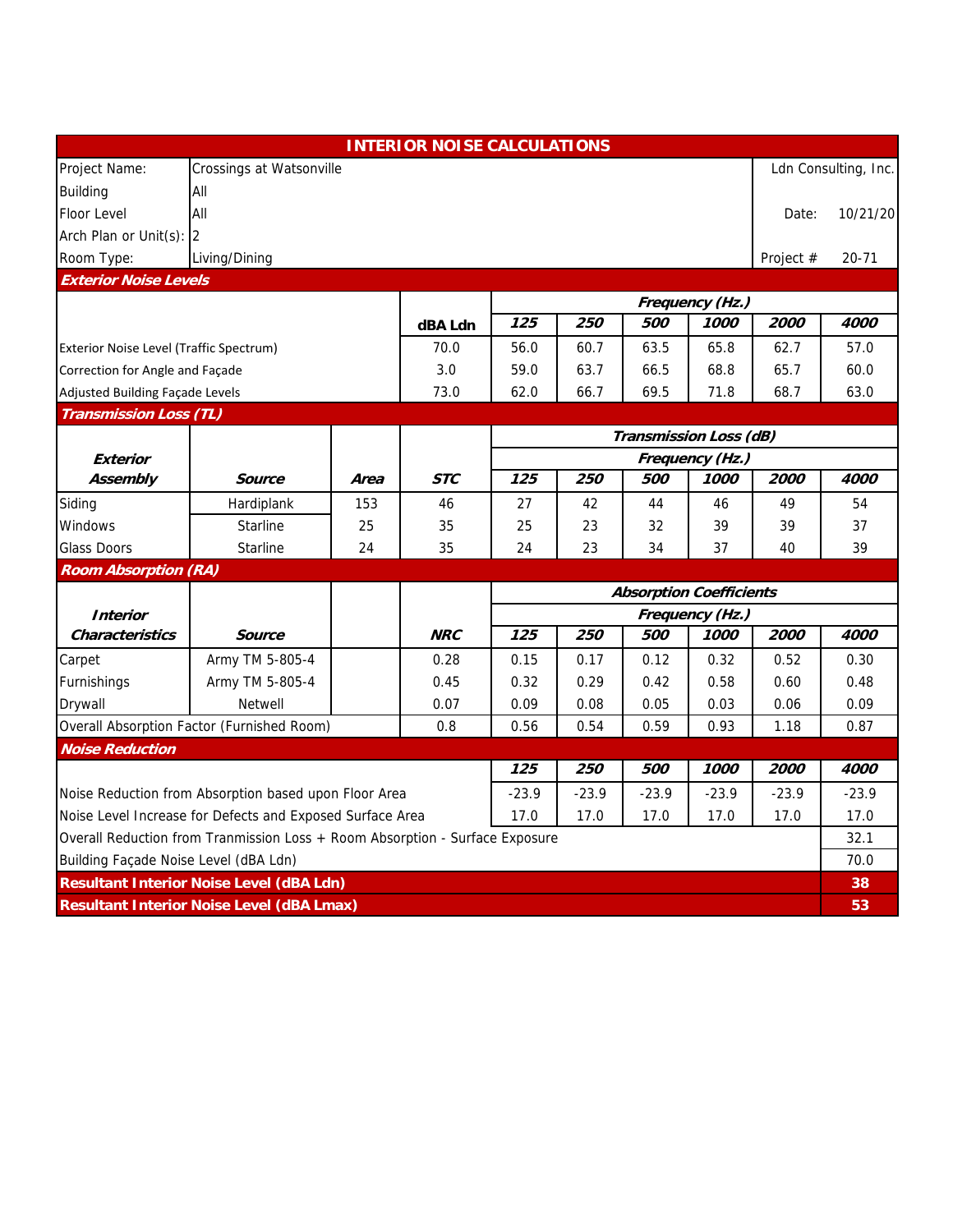|                                                                              |                                                           |       | <b>INTERIOR NOISE CALCULATIONS</b> |         |         |         |                                |             |                      |  |  |
|------------------------------------------------------------------------------|-----------------------------------------------------------|-------|------------------------------------|---------|---------|---------|--------------------------------|-------------|----------------------|--|--|
| Project Name:                                                                | Crossings at Watsonville                                  |       |                                    |         |         |         |                                |             | Ldn Consulting, Inc. |  |  |
| <b>Building</b>                                                              | All                                                       |       |                                    |         |         |         |                                |             |                      |  |  |
| Floor Level                                                                  | All                                                       | Date: |                                    |         |         |         |                                |             |                      |  |  |
| Arch Plan or Unit(s): 2                                                      |                                                           |       |                                    |         |         |         |                                |             |                      |  |  |
| Room Type:                                                                   | Bedroom                                                   |       |                                    |         |         |         |                                | Project #   | $20 - 71$            |  |  |
| <b>Exterior Noise Levels</b>                                                 |                                                           |       |                                    |         |         |         |                                |             |                      |  |  |
|                                                                              |                                                           |       |                                    |         |         |         | Frequency (Hz.)                |             |                      |  |  |
|                                                                              |                                                           |       | dBA Ldn                            | 125     | 250     | 500     | 1000                           | 2000        | 4000                 |  |  |
| Exterior Noise Level (Traffic Spectrum)                                      |                                                           |       | 70.0                               | 56.0    | 60.7    | 63.5    | 65.8                           | 62.7        | 57.0                 |  |  |
| Correction for Angle and Façade                                              |                                                           |       | 3.0                                | 59.0    | 63.7    | 66.5    | 68.8                           | 65.7        | 60.0                 |  |  |
| Adjusted Building Façade Levels                                              |                                                           |       | 73.0                               | 59.0    | 63.7    | 66.5    | 68.8                           | 65.7        | 60.0                 |  |  |
| <b>Transmission Loss (TL)</b>                                                |                                                           |       |                                    |         |         |         |                                |             |                      |  |  |
|                                                                              |                                                           |       |                                    |         |         |         | Transmission Loss (dB)         |             |                      |  |  |
| Exterior                                                                     |                                                           |       |                                    |         |         |         | Frequency (Hz.)                |             |                      |  |  |
| Assembly                                                                     | Source                                                    | Area  | <b>STC</b>                         | 125     | 250     | 500     | 1000                           | <i>2000</i> | 4000                 |  |  |
| Siding                                                                       | Hardiplank                                                | 72    | 46                                 | 27      | 42      | 44      | 46                             | 49          | 54                   |  |  |
| Windows                                                                      | <b>Starline</b>                                           | 25    | 35                                 | 25      | 23      | 32      | 39                             | 39          | 37                   |  |  |
| <b>Glass Doors</b>                                                           | Starline                                                  | 0     | 35                                 | 24      | 23      | 34      | 37                             | 40          | 39                   |  |  |
| <b>Room Absorption (RA)</b>                                                  |                                                           |       |                                    |         |         |         |                                |             |                      |  |  |
|                                                                              |                                                           |       |                                    |         |         |         | <b>Absorption Coefficients</b> |             |                      |  |  |
| <i><b>Interior</b></i>                                                       |                                                           |       |                                    |         |         |         | Frequency (Hz.)                |             |                      |  |  |
| <b>Characteristics</b>                                                       | <b>Source</b>                                             |       | <b>NRC</b>                         | 125     | 250     | 500     | 1000                           | 2000        | 4000                 |  |  |
| Carpet                                                                       | Army TM 5-805-4                                           |       | 0.28                               | 0.15    | 0.17    | 0.12    | 0.32                           | 0.52        | 0.30                 |  |  |
| Furnishings                                                                  | Army TM 5-805-4                                           |       | 0.45                               | 0.32    | 0.29    | 0.42    | 0.58                           | 0.60        | 0.48                 |  |  |
| Drywall                                                                      | <b>Netwell</b>                                            |       | 0.07                               | 0.09    | 0.08    | 0.05    | 0.03                           | 0.06        | 0.09                 |  |  |
|                                                                              | Overall Absorption Factor (Furnished Room)                |       | 0.8                                | 0.56    | 0.54    | 0.59    | 0.93                           | 1.18        | 0.87                 |  |  |
| <b>Noise Reduction</b>                                                       |                                                           |       |                                    |         |         |         |                                |             |                      |  |  |
|                                                                              |                                                           |       |                                    | 125     | 250     | 500     | 1000                           | 2000        | 4000                 |  |  |
|                                                                              | Noise Reduction from Absorption based upon Floor Area     |       |                                    | $-21.0$ | $-21.0$ | $-21.0$ | $-21.0$                        | $-21.0$     | $-21.0$              |  |  |
|                                                                              | Noise Level Increase for Defects and Exposed Surface Area |       |                                    | 15.1    | 15.1    | 15.1    | 15.1                           | 15.1        | 15.1                 |  |  |
| Overall Reduction from Tranmission Loss + Room Absorption - Surface Exposure |                                                           |       |                                    |         |         |         |                                | 35.1        |                      |  |  |
|                                                                              | Building Façade Noise Level (dBA Ldn)                     |       |                                    |         |         |         |                                | 70.0        |                      |  |  |
|                                                                              | <b>Resultant Interior Noise Level (dBA Ldn)</b>           |       |                                    |         |         |         |                                |             | 35                   |  |  |
|                                                                              | <b>Resultant Interior Noise Level (dBA Lmax)</b>          |       |                                    |         |         |         |                                |             | 50                   |  |  |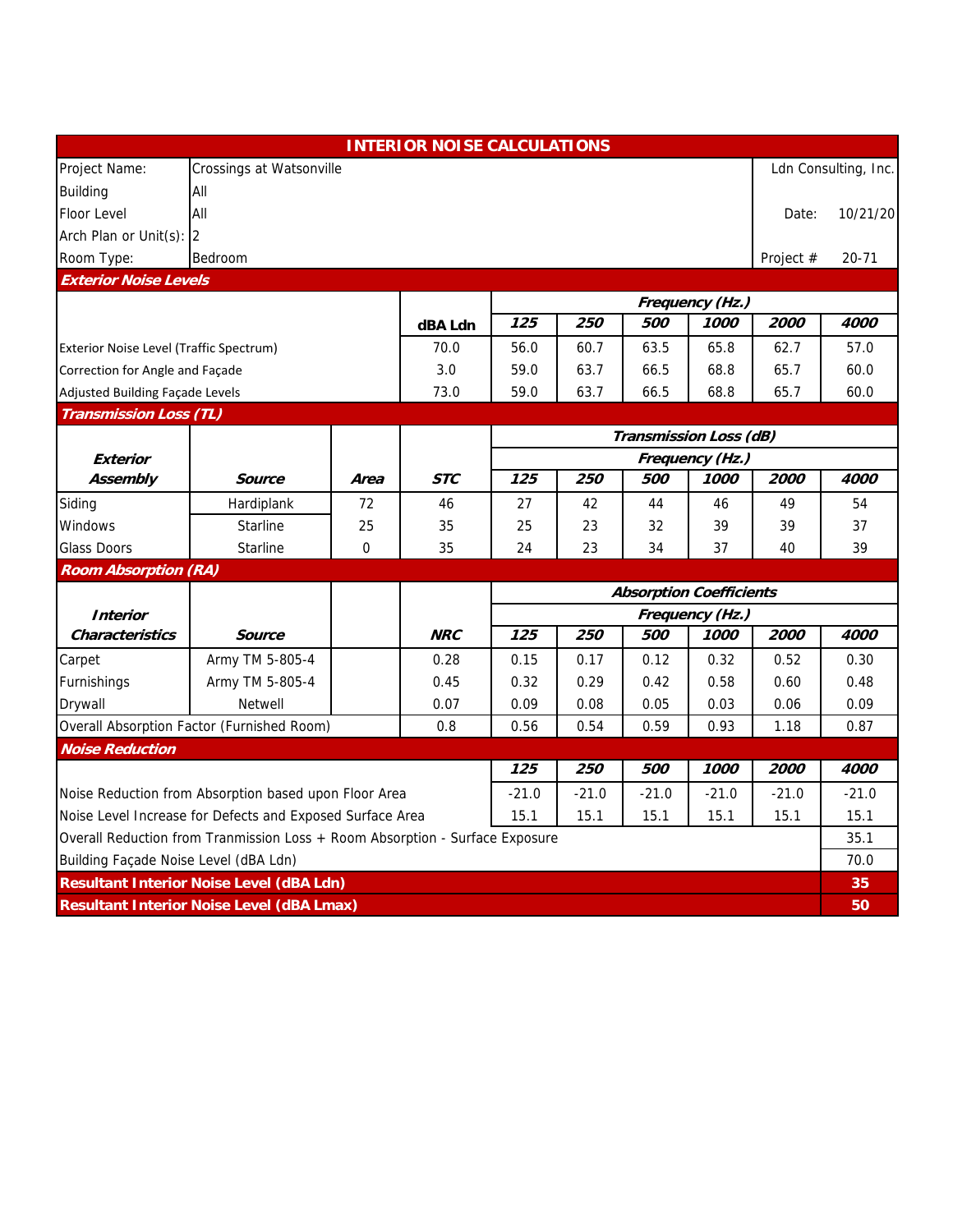|                                         |                                                                              |      | <b>INTERIOR NOISE CALCULATIONS</b> |         |         |                                |                 |             |                      |  |
|-----------------------------------------|------------------------------------------------------------------------------|------|------------------------------------|---------|---------|--------------------------------|-----------------|-------------|----------------------|--|
| Project Name:                           | Crossings at Watsonville                                                     |      |                                    |         |         |                                |                 |             | Ldn Consulting, Inc. |  |
| <b>Building</b>                         | All                                                                          |      |                                    |         |         |                                |                 |             |                      |  |
| Floor Level                             | All<br>Date:                                                                 |      |                                    |         |         |                                |                 |             |                      |  |
| Arch Plan or Unit(s): 3                 |                                                                              |      |                                    |         |         |                                |                 |             |                      |  |
| Room Type:                              | Living/Dining                                                                |      |                                    |         |         |                                |                 | Project #   | $20 - 71$            |  |
| <b>Exterior Noise Levels</b>            |                                                                              |      |                                    |         |         |                                |                 |             |                      |  |
|                                         |                                                                              |      |                                    |         |         |                                | Frequency (Hz.) |             |                      |  |
|                                         |                                                                              |      | dBA Ldn                            | 125     | 250     | 500                            | 1000            | 2000        | 4000                 |  |
| Exterior Noise Level (Traffic Spectrum) |                                                                              |      | 70.0                               | 56.0    | 60.7    | 63.5                           | 65.8            | 62.7        | 57.0                 |  |
| Correction for Angle and Façade         |                                                                              |      | 3.0                                | 59.0    | 63.7    | 66.5                           | 68.8            | 65.7        | 60.0                 |  |
| Adjusted Building Façade Levels         |                                                                              |      | 73.0                               | 62.0    | 66.7    | 69.5                           | 71.8            | 68.7        | 63.0                 |  |
| <b>Transmission Loss (TL)</b>           |                                                                              |      |                                    |         |         |                                |                 |             |                      |  |
|                                         |                                                                              |      |                                    |         |         | Transmission Loss (dB)         |                 |             |                      |  |
| Exterior                                |                                                                              |      |                                    |         |         |                                | Frequency (Hz.) |             |                      |  |
| Assembly                                | Source                                                                       | Area | <b>STC</b>                         | 125     | 250     | 500                            | 1000            | <i>2000</i> | 4000                 |  |
| Siding                                  | Hardiplank                                                                   | 153  | 46                                 | 27      | 42      | 44                             | 46              | 49          | 54                   |  |
| Windows                                 | <b>Starline</b>                                                              | 25   | 35                                 | 25      | 23      | 32                             | 39              | 39          | 37                   |  |
| <b>Glass Doors</b>                      | Starline                                                                     | 24   | 35                                 | 24      | 23      | 34                             | 37              | 40          | 39                   |  |
| <b>Room Absorption (RA)</b>             |                                                                              |      |                                    |         |         |                                |                 |             |                      |  |
|                                         |                                                                              |      |                                    |         |         | <b>Absorption Coefficients</b> |                 |             |                      |  |
| <i><b>Interior</b></i>                  |                                                                              |      |                                    |         |         |                                | Frequency (Hz.) |             |                      |  |
| <b>Characteristics</b>                  | <b>Source</b>                                                                |      | <b>NRC</b>                         | 125     | 250     | 500                            | 1000            | 2000        | 4000                 |  |
| Carpet                                  | Army TM 5-805-4                                                              |      | 0.28                               | 0.15    | 0.17    | 0.12                           | 0.32            | 0.52        | 0.30                 |  |
| Furnishings                             | Army TM 5-805-4                                                              |      | 0.45                               | 0.32    | 0.29    | 0.42                           | 0.58            | 0.60        | 0.48                 |  |
| Drywall                                 | <b>Netwell</b>                                                               |      | 0.07                               | 0.09    | 0.08    | 0.05                           | 0.03            | 0.06        | 0.09                 |  |
|                                         | Overall Absorption Factor (Furnished Room)                                   |      | 0.8                                | 0.56    | 0.54    | 0.59                           | 0.93            | 1.18        | 0.87                 |  |
| <b>Noise Reduction</b>                  |                                                                              |      |                                    |         |         |                                |                 |             |                      |  |
|                                         |                                                                              |      |                                    | 125     | 250     | 500                            | 1000            | 2000        | 4000                 |  |
|                                         | Noise Reduction from Absorption based upon Floor Area                        |      |                                    | $-24.8$ | $-24.8$ | $-24.8$                        | $-24.8$         | $-24.8$     | $-24.8$              |  |
|                                         | Noise Level Increase for Defects and Exposed Surface Area                    |      |                                    | 17.0    | 17.0    | 17.0                           | 17.0            | 17.0        | 17.0                 |  |
|                                         | Overall Reduction from Tranmission Loss + Room Absorption - Surface Exposure |      |                                    |         |         |                                |                 |             | 33.0                 |  |
| Building Façade Noise Level (dBA Ldn)   |                                                                              |      |                                    |         |         |                                |                 |             | 70.0                 |  |
|                                         | <b>Resultant Interior Noise Level (dBA Ldn)</b>                              |      |                                    |         |         |                                |                 |             | 37                   |  |
|                                         | <b>Resultant Interior Noise Level (dBA Lmax)</b>                             |      |                                    |         |         |                                |                 |             | 52                   |  |